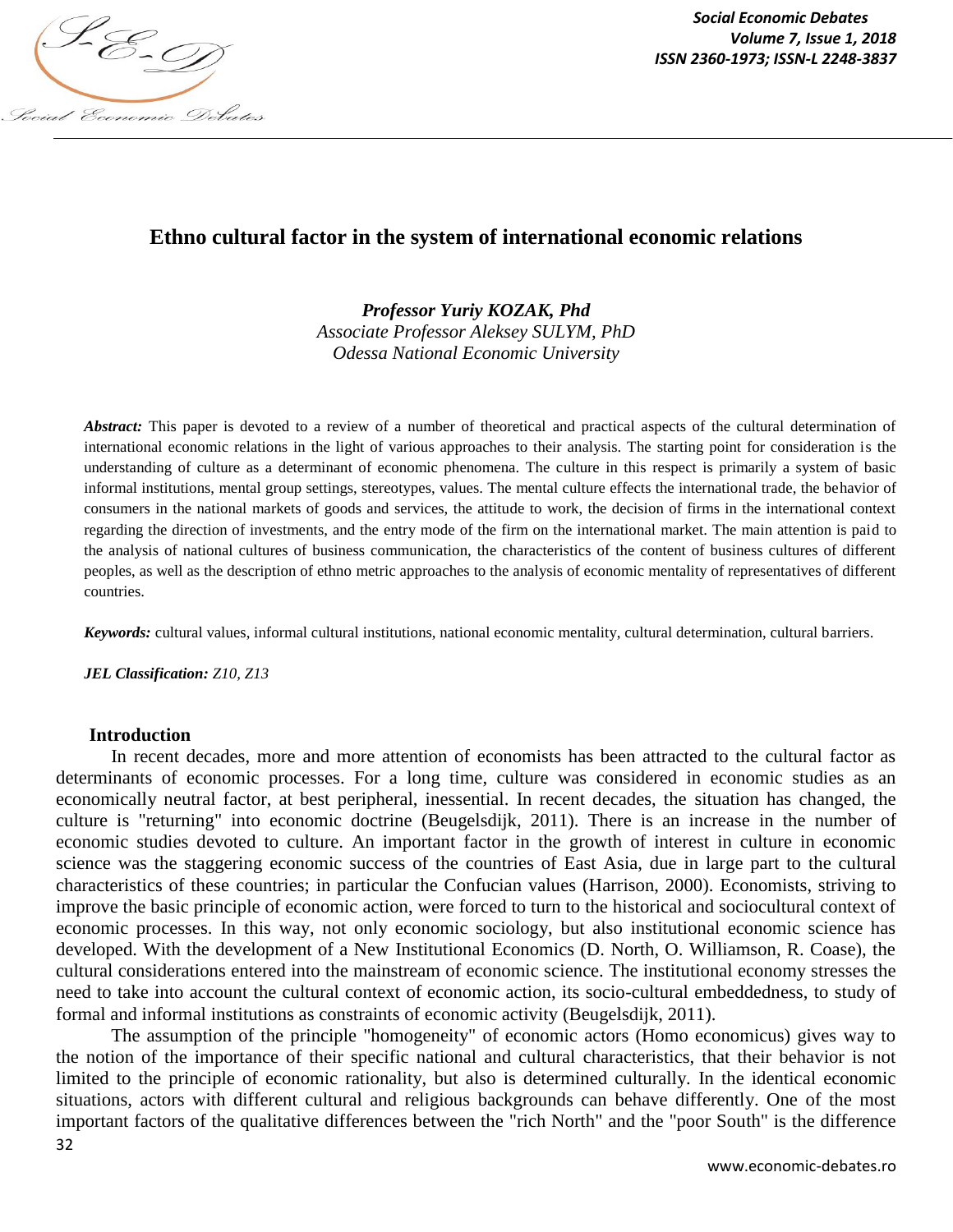

in "human material" - in those mental values and stereotypes that guide people in their economic activities. The mechanical transference of institutions from the mother culture to another often brings an economic effect that is far from expected. So, after a long period of underestimation of the role of a cultural factor in the economy, it is now recognized that culture has an important role in explaining economic processes, cultural differences are economically significant.

This also applies to the sphere of international economic relations, to the field of international business, the processes in which are substantially determined by cultural factors. Taking into account and rational use of the ethno-cultural factor is an important direction in increasing the effectiveness of international economic relations, and a way of explaining many phenomena in the sphere of international economic relations. This is especially important in the context of the internationalization of economic life.

In this case, the culture as we understand it mean informal social institutions, traditions, mental attitudes, spiritual, including religious values of different peoples, affecting the economic behavior of people. Cultural differences are a consequence of the long historical development of the peoples of the planet. They were formed in conditions and at times when ethnic groups were in relative isolation from each other, in the conditions of underdeveloped information and communication systems, vehicles. In the conditions of globalization, intensive communication, etc., of course, the process of smoothing cultural differences is going on, but they continue and will continue to exist for a long time. Economic mentality - a basic informal institution - is a product of a huge historical and cultural heritage of a nation.

In the era of globalization, more and more economic actors engage in business relations and they increasingly represent different cultural orientations. This makes the study of the influence of the cultural factor in international economic relations increasingly important. Cultural differences act both at the level of ethnos and at the level of the region. Cultural differences are of different scale: it can be civilizational macro-cultural features, religious ones, and ethnic and so on.

**The goal** of this paper is to try to review the theoretical and practical aspects of the influence of cultural factors on international economic relations, international business, highlighting various research approaches. In the context of international relations, the most important domains where cultural determinants function are: international trade, consumer behavior in various national commodity and service markets, elaboration of effective marketing tactics, the international investment trends, the management and organization of external activity of transnational corporations, the process of conducting business negotiations with foreign business partners, integration processes between countries. In all these forms of economic relations, in the economic processes, interact with actors, whose behavior is determined not simply by the desire to maximize benefits and minimize costs, but also to a significant extent by different cultural attitudes and stereotypes, different economic mentality.

**Cultural factors in international trade.** Let's start with international trade, with the differences in consumer behavior on the markets of goods and services. Different cultural orientations are expressed in various consumer tastes, in the perception of certain goods and services in national markets of different countries. For example, the spectrum of items of purchases (food and clothing) depends on religion. Here, culturally dependent preferences make some products such that they are in high demand, and some have no prospects to be sold at all. These circumstances should be taken into account in marketing management. National tastes regarding the consumption of goods are based on the centuries-old traditions of the ethnos. Most often, taste differences are manifested in the perception of food. In the consumption of industrial goods there are fewer discrepancies, but here it is necessary to use national tastes.

The process of internationalization of economic ties requires overcoming often ignored cultural barriers (Möhlmann, 2009, Park, 2015). Ignorance of cultural differences in national markets can lead to loss of opportunities and benefits, loss of the company's image, and ultimately to failure. The main cultural risks faced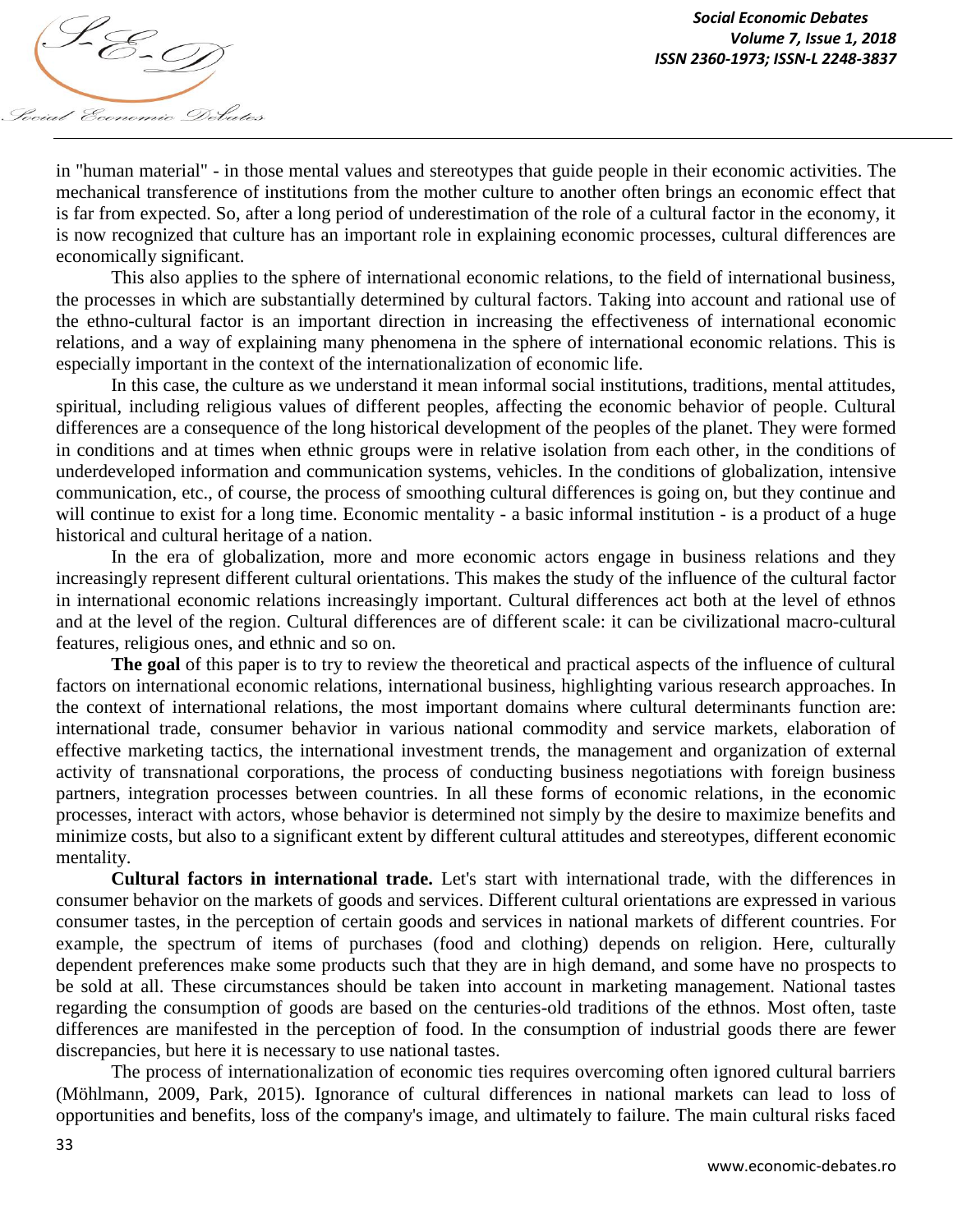

by international business are related to the inability to adapt to the local market, which is determined by a specific culture, and also to the inability to take into account intra-cultural differences in consumer preferences as well as market conditions. For example, in China, the usual practice is **guanxi** - the establishment of longterm relationships through the provision of partner gifts. And this is critically important for establishing trust and success in doing business in China. But from the standpoint of Western laws, such practice is a corruption, and that can prevent the western campaign from practicing guanxi, and force it to look for other ways of building trust in the local market. Cultural ignorance about the country threatens a foreign firm with a failure to attract talented local staff, can lead to ineffective management of diversification, etc. Only the development of cultural and communicative competences among businessmen, knowledge of the national and cultural characteristics of the host country can mitigate these risks.

Cultural terms are also widely used to explain the dynamics of trade flows between countries. To sell goods and services to a country with a different culture is always difficult. Empirical studies have shown that the intensity of trade relations directly depends on the degree of cultural affinity (short cultural distance). Cultural differences, including religious ones, always represent a certain barrier to international trade, international business, were a source of uncertainty in the conduct of negotiations, a source of additional costs for obtaining information. In the international economy, there is a long tradition of explaining the intensity of trade flows between countries on the basis of the so-called gravity model of international trade, according to which the commodity flows and flows of foreign direct investment directly depend on the size of economies participating and their level of development and inversely proportional to the geographical distance (transport costs, common land border). But back in 1956 Beckerman (Beckerman, 1956) first suggested that trade flows are hampered not only by geographical distance, but also by cultural one. Later, it was empirically confirmed that, for example countries traded less with each other if they had different religions, languages. Now, indices of cultural distance (calculated on the basis of the methodology of Gofstede) are widely used in economic science to explain trends in the development of trade.

**Cultural differences in the attitude to work.** There are great mental and cultural differences between peoples in terms of attitude to work, to the work process, in terms of self-discipline of the worker. Of course, the level of labor productivity is determined primarily by education, scientific and technological level. But the factor of culture works here. Attitude to labor as a value in Europe was formed, for example, on the basis of Protestantism. A special labor ethic, attitude towards work in the Far Eastern countries was formed under the influence of Confucian culture. This circumstance has been taken into account by TNC managers since the 1950s and 1960s when they began to transfer the labor-intensive production to South Korea, Hong Kong, Singapore, and Taiwan. Over time, these countries have made a breakthrough in economic development, have turned into new industrialized countries, and became the economic "tigers". This happened, first of all, due to the high production culture. It was here that the economic miracle was realized. This affected the attraction of investment in these regions. It is noteworthy that in other regions such economic miracles are not yet observed. So, the businessman should take into account national peculiarities of labor culture when he wants to transfer production to another country, which has a culture different from the culture of the home country of the parent company. This allows you to achieve greater efficiency, for example, investment.

**Cross-cultural management.** Understanding cultural differences is important for working in a multinational corporation when a multinational organization is formed, where representatives of different countries, when employees with different cultural backgrounds interact. It is especially important to consider how expatriates behave, who socialized in the context of their country, and then act as managers of a subsidiary in a foreign country.

**Cultural explanations of the geography of international corporations activity and of ways to enter new markets.** International business is connected with the problems of decision-making in the international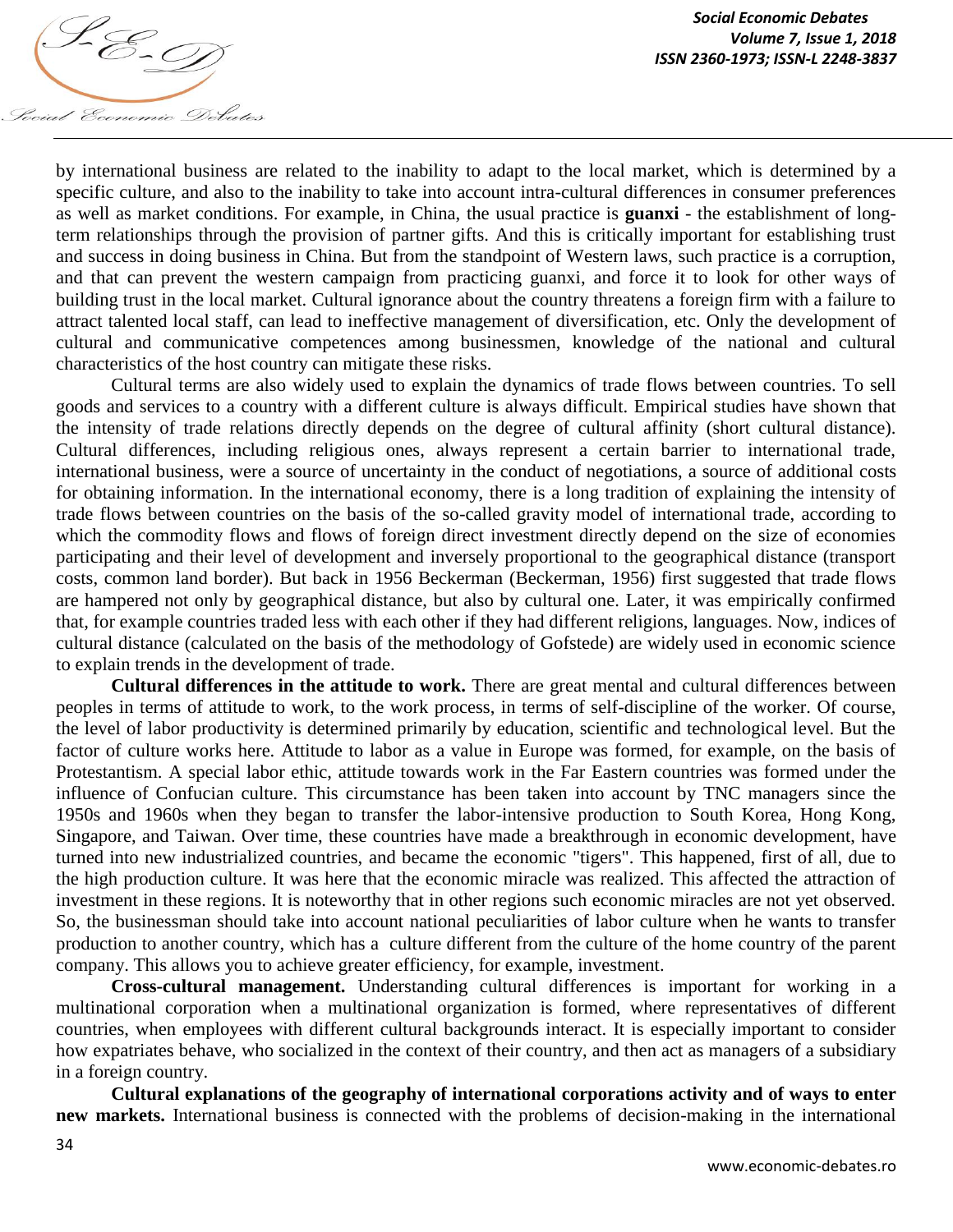

context, the international environment, when going beyond national borders. It is about explaining the direction of foreign direct investment, the strategy of international firms, multinational enterprises in spreading activity globally and regionally, when entering new markets, creating new enterprises abroad. Everywhere a huge role is played by the cultural factor. Studies show that the more cultural differences (the cultural distance between one's own and the host country), the more difficult it is to invest. Cultural factors also determine the way to enter the foreign market (entry mode). Managers seeking international expansion, increase of export or establishment of a foreign enterprise always face other cultural systems. Kogut and Singh (1988), based on the concept of Hofstede's cultural measurements, introduced the index of cultural distance [11], which is intensively used in works on international business. Indices of cultural distance reflect the influence of cultural differences on the flows of foreign direct investment, the choice between exporting abroad or production on the spot. The relationship between cultural differences and the choice of the way to enter the foreign market is shown. Depending on the cultural distance, firms gravitate either to high-cost exit methods (for example, through the creation of subsidiaries), or to low-cost ones - through export, licensing, joint venture. This choice depends on the cultural distance with the target country. The greater the cultural distance, the more a multinational firm tends not to establish subsidiaries in a foreign country (a high-cost method), but prefer low-cost ways to enter the market-exports, licensing, joint ventures (Beugelsdijk, Маseland, 2011).

**Types of economic mentality, business culture.** Researchers of economic culture turned to mentality. The starting point of the analysis is that the behavior of economic actors is determined by their mental attitudes, stereotypes and tendencies of thinking, developed socially and historically and steadily broadcast in the group, mainly in the nation by the mechanisms of socialization from generation to generation. Mental attitudes are stable, fundamental, recreated by all the relevant socio with its specific historical mode of existence, and they can not be quickly and purposefully changed for the whole people, for example, through education. They are characterized in the institutional economy as informal institutions.

Most clearly they are expressed in intercultural business communication, style of conducting international negotiations, business communication with representatives of foreign countries. One of the very popular conceptualizations of business mentality in the descriptive-perceptual plan belongs to the well-known specialist in cross-cultural studies R.D. Lewis. R.D. Lewis, depending on the specifics of the business mentality of the peoples of the world, divides them into three types: mono-active, poly-active, re-active (Lewis, 2000).

**Mono-active types of people are introverts oriented to the task (task-oriented).** They clearly plan their activities, have a balanced character, are patient, committed to their work, systematically plan the future, work in a tightly fixed time, punctual, willingly obey schedules and timetables, carefully follow the work plan, adhere to facts, prefer information from official sources (statistics , reference books, databases). To this group of peoples belong Germans, Swiss, Scandinavians, Americans (white Anglo-Saxons-Protestants), Englishmen, Austrians, Canadians.

**Poly-active type** - extroverts, people-oriented, talking and companionable, impulsive, emotional, impatient, willing to informal communication, easily move from one case to another, plan the future only in general terms, do several things at the same time, work at any time, little punctual, the schedule of their activities is unpredictable, they tend to prefer oral information first-hand, use social connections, seek protection, are able to talk for hours, actively gesticulating while doing so. Poly-active people are the peoples of Mediterranean Europe (Italians, Spaniards, Portugueses, Greeks), Hispanics, Africans, Arabs, Indians, Pakistanis.

**Re-active type -** introverts, aimed at respecting (respecting-listeners). They are silent, patient, respectful, and able to listen well, follow a flexible schedule of work, punctual, unperturbed during a business conversation, attentive, protect the reputation of another, plan and make decisions slowly, avoid confrontation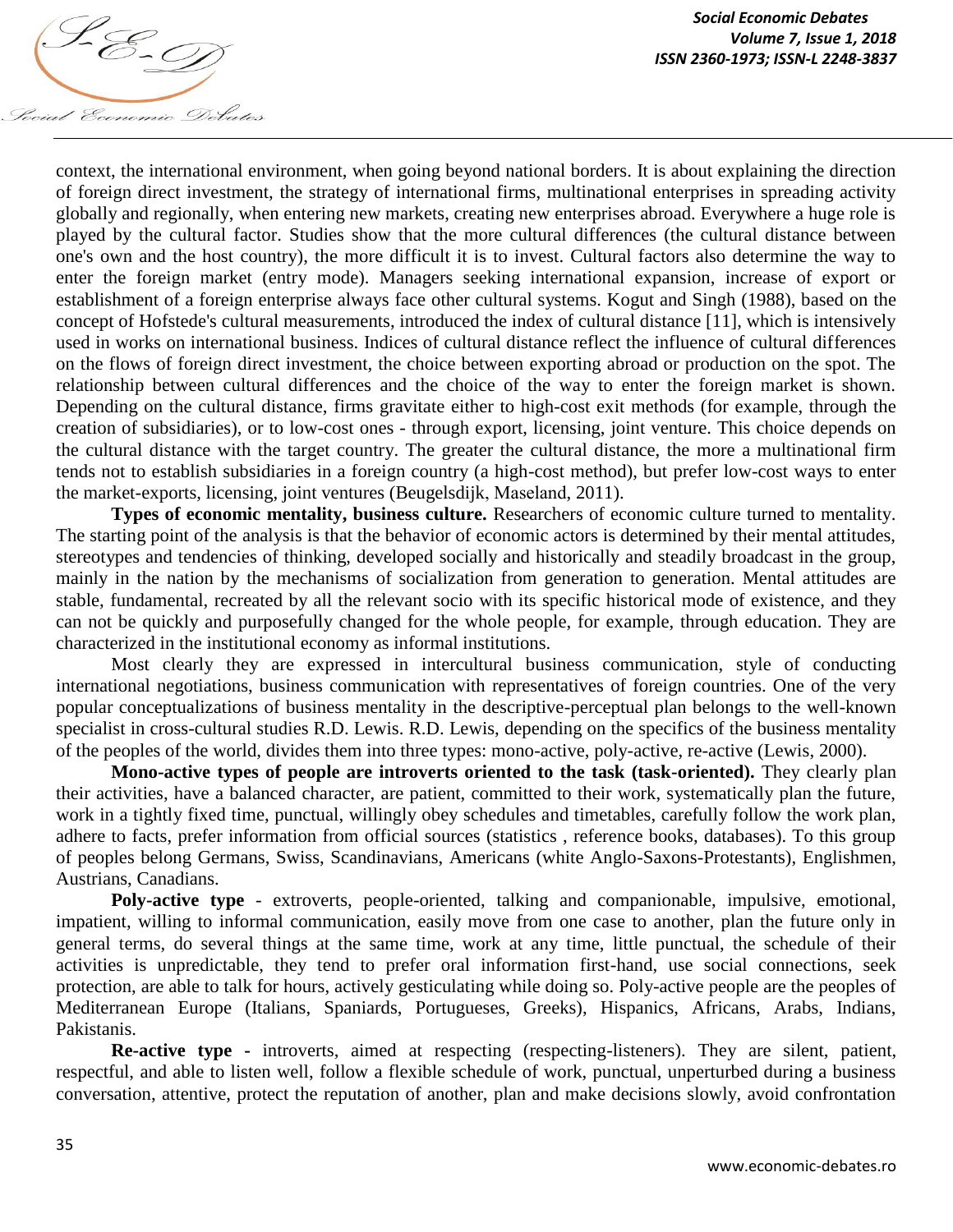

in business communication. The brightest representatives of this group are the Japanese, Chinese, Koreans, Singaporeans, Vietnamese, Malays, in Europe - Finns.

We can single out a number of regions of the world where peoples are distinguished by a sustainable type of business culture, of mentality, and have achieved significant economic success. In the formation of such economic mentality, a historically important role was played by religious and ethical systems, such as Protestantism and Confucianism (Weber, 1991)*.*

*The European type of economic mentality, along with common features, is characterized by several subtypes. For representatives of the peoples of Northern Europe (Scandinavians, a significant part of the Germans, and also the Dutch), who are the bearers of Protestant traditions, labor is perhaps the most important value. They are extremely thorough in business relations and require the same from a foreign partner. Being introverted by the psychological type, they are restrained in communication, are not inclined to show emotions during business contacts. They keep their word; strictly fulfill their obligations under the treaty. These are the characteristic features of a businessman from Protestant Europe. In business relations, they are not inclined to adapt to the manner of communication of a foreign partner, but require negotiating by their rules.* Representatives of Southern Europe - the Spaniards, Portuguese and Italians - are more frank and emotional in communication than the inhabitants of the North. They often prefer informal meetings; they try to learn about the partner as much as possible, to make the negotiations friendly conversation". Businessmen of the South easily establish contacts. But they are not always binding and precise in the implementation of agreements.

Representatives of Central Europe occupy an intermediate position between the inhabitants of the North and the South in terms of the culture of communication. The most typical representatives of this region are the British and French, and also the Catholic Germans. The English are rather restrained in the manifestation of emotions, gravitate toward tradition and thoroughness, the important features of their mentality are practicality and common sense, conservatism; their most important feature, which manifests itself in business communication, is self-control, in business relations they insist on their "rules of the game".

US representatives have many similarities in business culture with Europeans, but there are also features that sharply distinguish them in terms of communications at the stage of negotiations in international business. This is perseverance, pressure on the partner during the negotiations. They, unlike the Europeans, act energetically and make decisions quickly. Americans, like the southern Europeans, are extroverts. The negotiations are held on their "rules of the game." The most characteristic feature of Americans is the manifestation of personal initiative and relative independence from authorities. This also distinguishes them from Europeans and allows them to resolve issues flexibly and quickly. Protestant religion, which dominates in American society, consecrates conscientious and persistent work as one of the main vocations of man. In the work of the Americans, they maintain a high tempo and tension, unusual and often unbearable for many other peoples.

Substantially different kind of business culture is characteristic for representative of the countries of the Far East. The culture of the region was formed under the influence of Confucianism, Shintoism and Buddhism. According to the psychological type, representatives of this region are mainly introverts. An important feature that comes from ancient collectivist traditions is the fear of "losing face" during communication, especially business communication. This greatly complicates the negotiations, because a foreign partner, for example, a European should carefully select words and actions so as not to offend a partner inadvertently. The next feature that distinguishes the representatives of the region is associated with a peculiar concept of business etiquette, when it is considered impolite to give negative answer to a partner. Another feature characteristic especially for the representatives of the Far East is belonging to a corporate group in which vertical subordination reigns. In the Far Eastern society, a person has traditionally had to behave in accordance with the place occupied,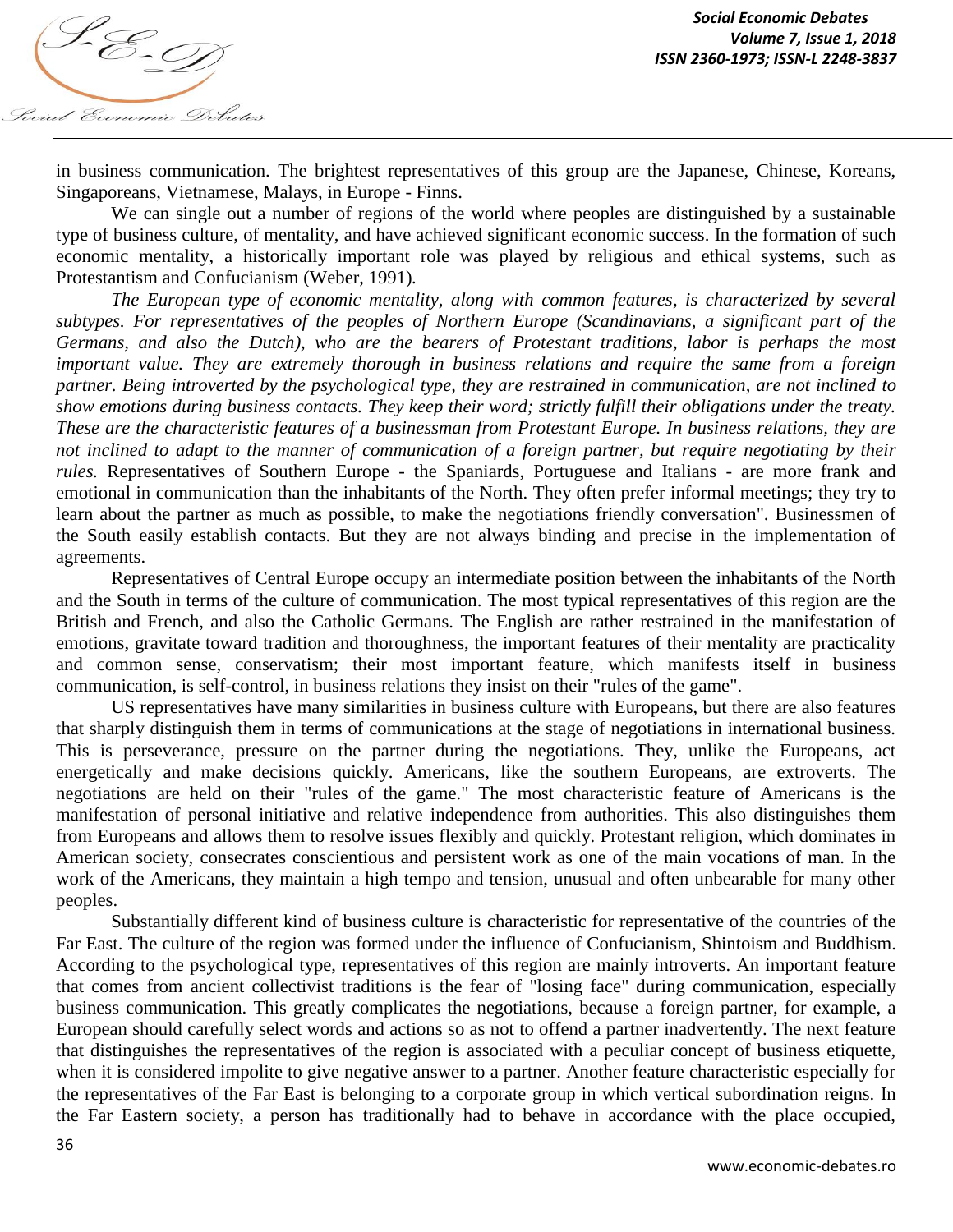

maintain a social distance, and be aware of his belonging to a certain group. Therefore, carriers of the Far Eastern mentality do not make decisions independently, without consulting their leader or authority, without reaching agreement in the group. Negotiations are therefore very slow, but with great patience. Due to the fact that the doctrine of Confucianism was significantly influenced by the economic mentality of the Japanese, their business mentality is largely similar to the Chinese one - incredible diligence, a tendency toward tradition, discipline, a sense of duty, the desire for group unity and harmony, courtesy, orderliness and restraint, inadmissibility of "loss of face".

**Ethnometrical approach.** A number of researchers of economic mentality conceptualize it somewhat differently, highlighting other collective socio-psychological parameters of activity and personality response. In addition, they offer a quantitative comparative approach to the study of various national economic mental cultures. Ethnometry is the direction of socio-psychological research, which analyzes the mental characteristics of various ethnic groups, nations using formalized (mathematical) methods.

In particular, G. Hofstede (the founder of ethnometry) operationalized the notion of business culture, by proposing to identify a number of **axes-measurements**, for each of which it is possible to obtain quantitative empirical characteristics. In other words, Hofstede managed to express qualitative cultural differences quantitatively. Based on surveys of a large number of employees of transnational corporations working in branches in different countries, he found that it is possible to single out the main indicators that characterize the dominant values of different countries and ethnic groups, and are measurable. He established several such universal indicators of economically relevant value consciousness: individualism - collectivism (IDV); power distance (PDI - Power Distance); uncertainty avoidance (UA); masculinity - femininity (MAS); Confucian dynamism (long-term orientation vs. short-term one) (LTO - Long Term Orientation); indulgence – restraint (Hofstede, 1984, Hofstede, Minkov, 2010, Hofstede, 2011).

A high level of **individualism** means concentrating on one's own "ego" and personal achievements. In countries with an individualistic mentality, personal life and initiative, orientation to the solution of the problem are important. Links between individuals are not burdened with strict obligations to act together. In contrast, in collectivist societies, the individual acts primarily as a member of a cohesive and stable collective, is subordinate to the collective, the mentality is dominated by "we", relations are based on family morality, sense of duty, duty, loyalty to the collective and the desire to maintain consensus and cohesion within the group. Loyalty to the group is one of the most important values; direct opposition is not welcome, as it violates the general harmony. On this indicator, there is a big difference between the representatives of the developed countries of the West, on the one hand, and the countries of Asia, Latin America and Africa with their clearly expressed collectivist values, on the other. Japan and the Arab countries occupy an intermediate position in this respect.

**Criterion of power distance** reflects the orientation on power, how the participants of the organization perceive inequality in the distribution of power, the willingness of people to accept the uneven distribution of power in institutions. In cultures with a high hierarchy index, there is a significant difference in privileges and rights between group members, and it is taken for granted, the relationship here is authoritarian. Here, power is perceived as an important part of life, with an emphasis on coercion and appropriate obedience. In countries which cultivate a smaller distance of power, more democratic power relations are expected and accepted: people treat each other as equals regardless of their formal position; the subordinates are free to criticize leaders and participate in decision-making. The index of power distance is quite high in the countries of the Far East, the Arab world, Latin America and low in the English-speaking and German-speaking countries of the United States, Israel. If we take Europe, then this indicator varies from the lower in the north to the higher in the south and east.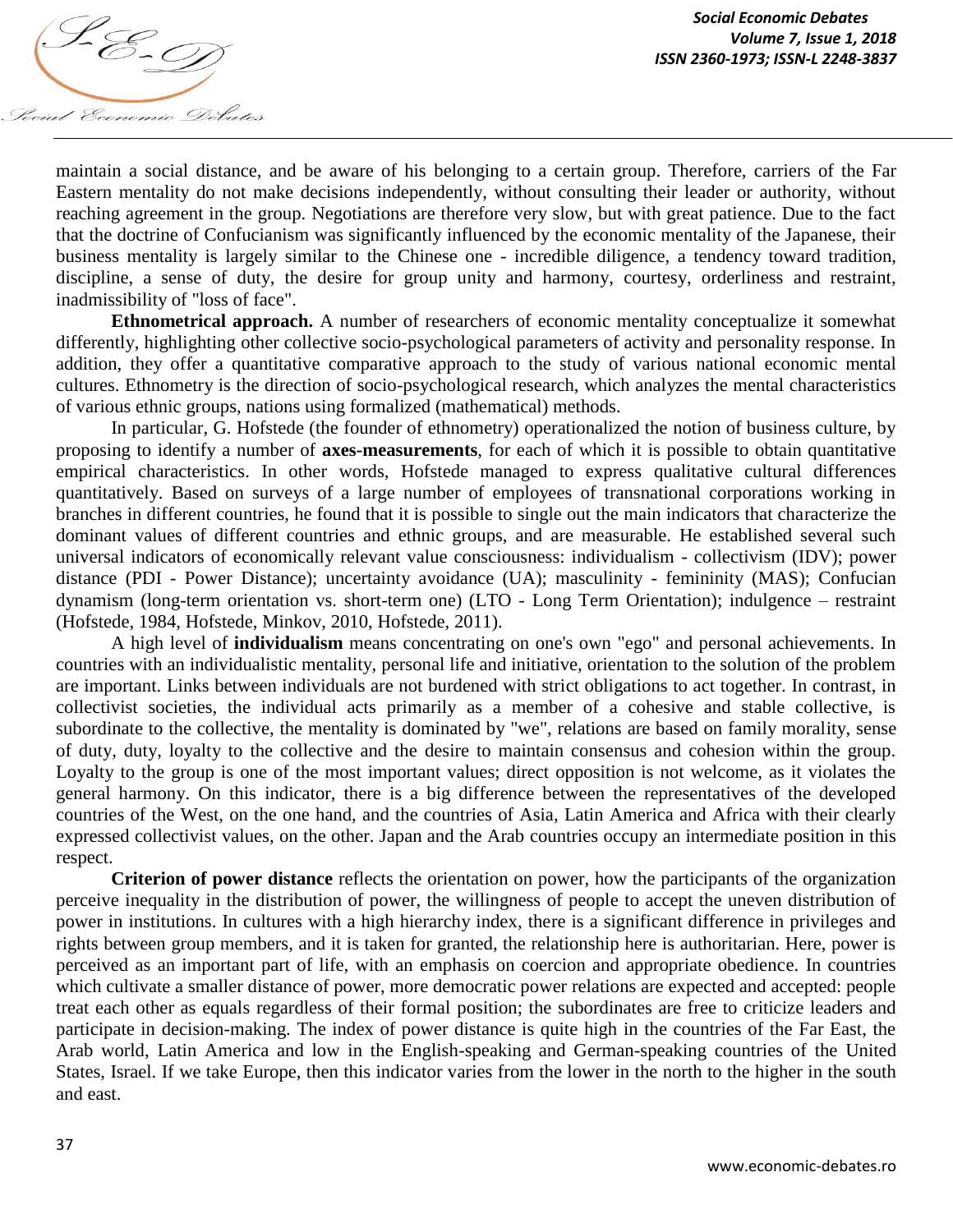

On the "**gender orientation**" parameter, "masculine" and "feminine" cultures are distinguished. In masculine cultures (English-speaking countries, Japan, Austria) dominate self-affirmation, competitiveness, ambition, enterprenership, striving for material gain, accumulation of money. Less expressed is concern for others, there is a significant difference in gender roles. In feminine cultures, for example, Northern Europe, which are milder, the superior values are modesty, altruism, gender equality, serving people, working in a team, mutual assistance, readiness for compromise and cooperation.

On the criterion of "uncertainty avoidance" there are two main types of business cultures. The representatives of cultures with low tolerance for uncertainty are less resistant to stress, are highly anxious to avoid uncertainty, minimize suspense and unusual situations, and take more care of security issues. They tend to follow established rules, slowly adapt to new ideas, are prone to gradual changes. Within this culture obedience is encouraged, but personal initiative, deviance are condemned (Latin American countries, Southern and Eastern Europe, German-speaking countries, France, Belgium, Japan). The second type - the cultures with high tolerance for uncertainty - is characterized by great dynamism, readiness for risk, innovation, change, pragmatism. Their representatives feel comfortable in unusual situations, changing environment, tend to minimize the rules and regulations, encouraging personal initiative at all levels (English-speaking countries, Scandinavian countries, China).

**Long Term Orientation (LTO)** is a measure of pragmatism and strategic orientation on the future, as opposed to traditionalism and short-term (tactical) orientation. In a society dominated by a long-term orientation (Confucian dynamism) - individuals acknowledge that it is important to be persistent, they recognize the hierarchical status, cultivate frugality and sense of shame (all contribute to entrepreneurial activity). Short-term orientation, on the contrary, inhibits entrepreneurship. Striving for stability hinders the initiative, riskiness and flexibility so necessary for an entrepreneur in a constantly changing market. "Salvation of the face," excessive respect for traditions is directly related to the rejection of all kinds of innovations.

**Indulgence vs Restraint** is the sixth parameter of culture measurement, proposed together with Minkov (Hofstede, Minkov, 2010). The indulgence is characteristic of a society in which basic and natural human needs, related to the enjoyment of life and pleasure, are sufficiently satisfied. Restraint is characteristic of a society in which the satisfaction of needs is controlled by the introduction of strict social norms. The indulgence prevails in South and North America, in Western Europe and in some areas of Central Africa. Restraint prevails in Eastern Europe, in Asia and in the Muslim world. Mediterranean Europe occupies an average position by this parameter (Hofstede, 2011).

The works of G. Hofstede (1980, 2011) became pioneering and most influential in the studies of cultural factors as determinants of international business. Although this concept is criticized (for example, for ignoring variability of culture and intra-country differences, etc.), it remains the most influential and widely used. On its basis, the concept of cultural distance between countries was operationalized (Kogut, Singh, 1988), and an appropriate index was introduced, widely used in the study on the cultural determination of international business.

Later, other ethnometric approaches appeared, among which, first of all, the approach of F.Trompenaars and C.Gumpten-Turner, conceptualizing the value space of the economic mentality of different peoples, which is somewhat different from the conceptualization of G.Hofstede, although is based on it. Studying the preferences and values of representatives of different countries for several years on the basis of a survey of tens of thousands of managers from these countries, Trompenaars and Gumpten-Turner proposed a business culture model that includes seven dimensions-dilemmas.

The first cultural dilemma is "**universalism - particularism**." Representatives of a culture with a high level of universalism believe that common rules and standards are more important than relationships with friends and family. The rules apply to everyone and in every situation. In particular cultures, the emphasis is on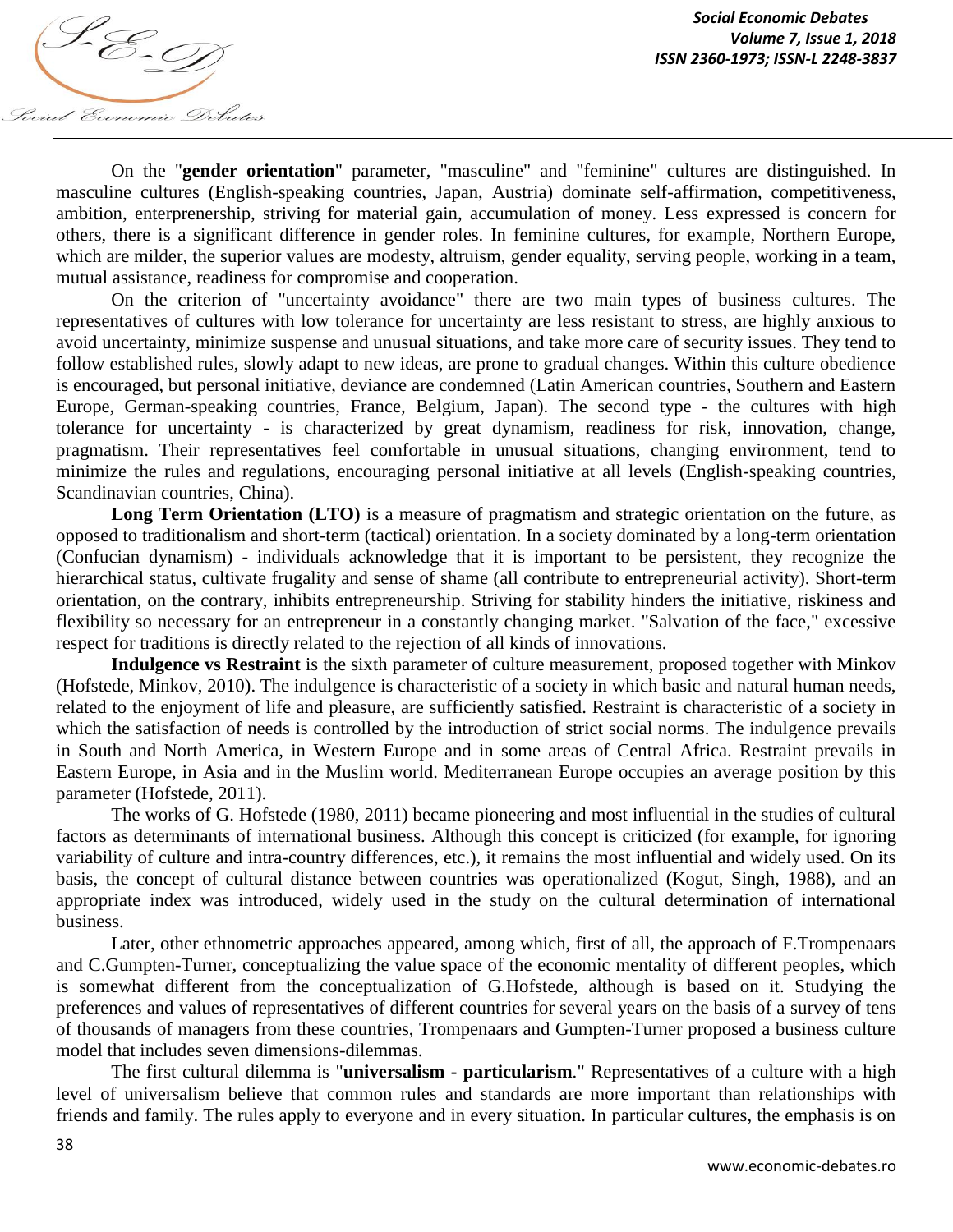

relationships and trust, and not on formal rules. Here, interpersonal relationships are more important than abstract rules, so human behavior is highly dependent on the specific circumstances and people involved in the situation. The list of countries with a business culture of a Universalist type includes Great Britain, Canada, USA, Germany, Australia, Sweden and other Scandinavian countries. In the countries of Asia and Latin America, Southern Europe, the CIS, a particularistic business culture prevails.

The dilemma of "**individualism vs. communitarianism**". In collectivist societies, dominates the group decision-making prevails; the interests of the group prevail over interests of individual. The significance of an individual is determined by how he serves society. Such culture includes Japan China, Indonesia, Singapore. In individualistic societies, the interests of the individual (personal achievements and well-being) are placed above the interests of the group. Here decisions are made individually. Society is assessed in terms of how it serves the individual interests of its members. The high index of individualism is characteristic of countries such as the United States, Czechoslovakia, Mexico, Argentina and the CIS countries.

The dilemma "**specific relationship vs. diffuse relationship**". In specific-oriented cultures there is a rigid distinction between the public and private spaces of the individual. Its representatives quite strictly guard their private life, letting in it only close friends and colleagues. In the diffuse culture there is a combination of public and private spaces. Countries with specific-oriented cultures include, for example, the United Kingdom, the United States, and Switzerland. The cultures of China, Spain, and Venezuela are diffuse.

The dilemma of "**achievement - ascription**" determines whether in a society the personal achievements are valued, or an individual is judged by the social status obtained at birth. On the basis of empirical data, according to Trumpenars, the cultures of achievements include, for example, the United States, Great Britain, Germany, Austria, Switzerland, and Mexico. At the same time, ascription-oriented cultures include, for example, the CIS countries, Indonesia, Venezuela, Chile, etc.

The "**sequence-synchronism**" dilemma defines the perception of time and the attitude to it. Here the differences between cultures are built on the structuring of time and orientation on the past, present or future. In one culture, time flows sequentially - from the past to the future with the uniqueness of each moment, in other culture time is perceived more abstractly, as the ability to work simultaneously on different projects. Representatives of the first culture tend to do one thing at a given time, punctual, follow the developed plan. Representatives of the second, as a rule, do several cases at the same time, are not punctual. If we compare the representatives of the United States, Mexico and France in this plan, the former act sequentially, according to the plan, the latter act synchronously, leaving reserves for sudden variations.

Using the five main dimensions of a business culture, according to F.Trompenaars, it is possible to group the countries where the studies were conducted in a number of clusters - sets of national cultures with similar properties.

|               | Indiv. $(+)$ - | $Specific(+)$ – | Univers. $(+)$ – | Neutr. $(+)$ – | $\text{Achiev.}(+)$ – |  |  |  |
|---------------|----------------|-----------------|------------------|----------------|-----------------------|--|--|--|
|               | $Common.(-)$   | Diffuse. $(-)$  | Partic. $(-)$    | Emotion. (-)   | Ascrip. (-)           |  |  |  |
| Anglo Cluster |                |                 |                  |                |                       |  |  |  |
| <b>USA</b>    |                |                 |                  |                |                       |  |  |  |
| United        |                |                 |                  |                |                       |  |  |  |
| Kingdom.      |                |                 |                  |                |                       |  |  |  |
| Asian Cluster |                |                 |                  |                |                       |  |  |  |
| Japan         |                |                 |                  |                |                       |  |  |  |
| China         |                |                 |                  |                |                       |  |  |  |

Table 1.Clusters of national cultures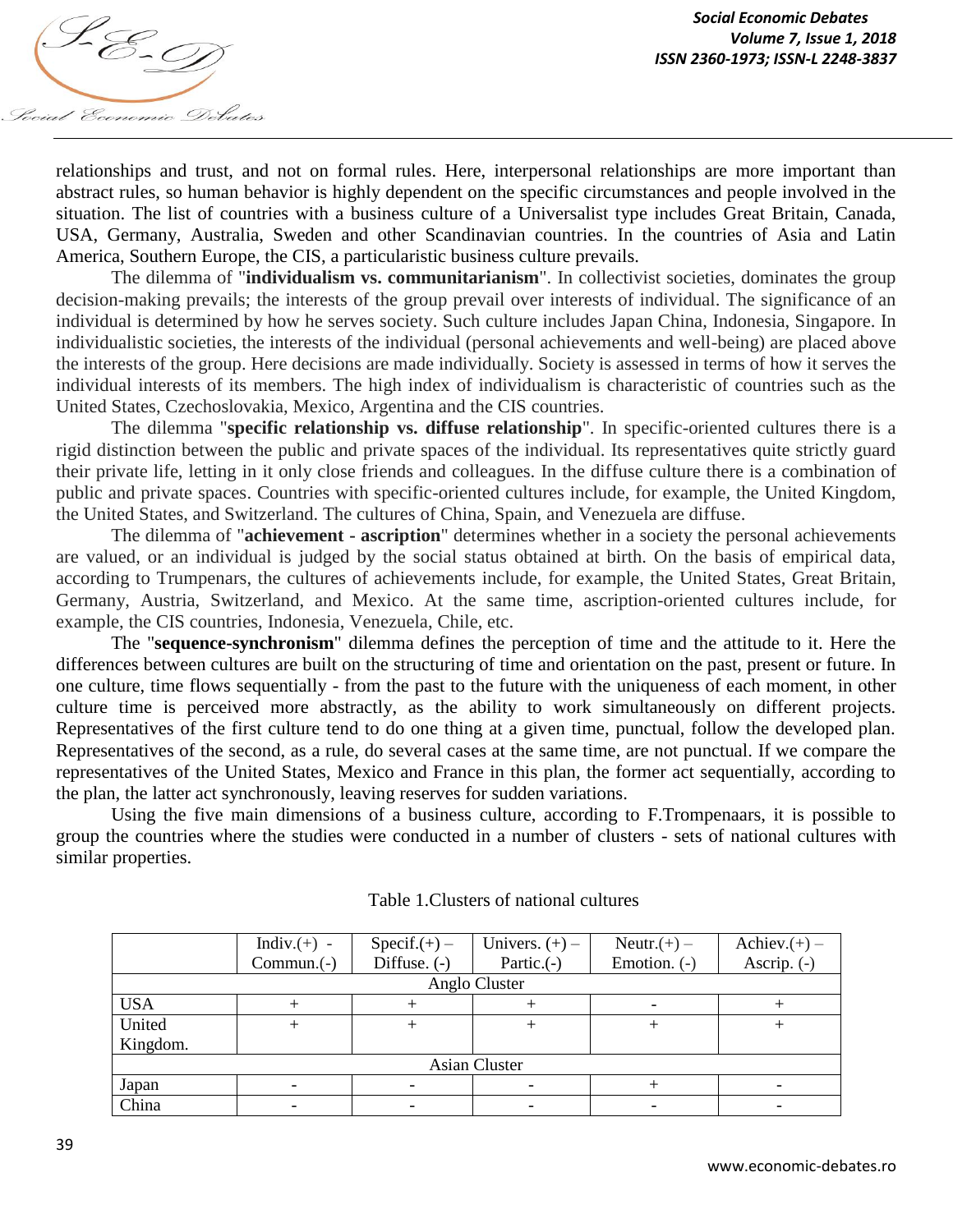

| Indonesia              |     |                | ۰            | $+$  | -                        |  |  |  |
|------------------------|-----|----------------|--------------|------|--------------------------|--|--|--|
| Hong Kong              |     |                |              | $+$  |                          |  |  |  |
| Singapore              |     |                |              | $+$  |                          |  |  |  |
| Latin American Cluster |     |                |              |      |                          |  |  |  |
| Argentina              | $+$ |                |              | $+$  | $+$                      |  |  |  |
| Mexico                 | $+$ |                |              | $+$  | $\overline{+}$           |  |  |  |
| Venezuela              |     |                |              | $+$  |                          |  |  |  |
| <b>Brazil</b>          | $+$ | $^{+}$         | $^{+}$       |      |                          |  |  |  |
| Latin European Cluster |     |                |              |      |                          |  |  |  |
| France                 |     | $\overline{+}$ | $^{+}$       |      |                          |  |  |  |
| Belgium                |     | $+$            | $+$          |      |                          |  |  |  |
| Spain                  | $+$ |                | -            | $+$  | $^{+}$                   |  |  |  |
| Italy                  |     |                | $+$          |      | $\overline{\phantom{a}}$ |  |  |  |
| Germanic Cluster       |     |                |              |      |                          |  |  |  |
| Austria                | $+$ | $+$            | $^{+}$       | $+$  | $+$                      |  |  |  |
| Germany                |     |                | $+$          |      | $^{+}$                   |  |  |  |
| Switzerland            |     | $+$            | $+$          |      |                          |  |  |  |
| Czechoslovakia         |     | $\overline{+}$ | $\mathrm{+}$ | $^+$ | $\overline{+}$           |  |  |  |

Source: Trompenaars F., Hampden-Turner C. *Riding the Waves of Culture*. Understanding Diversity in Global Business. 3d ed. Boston-L.: Nicholas Brealey Publishing

## **Conclusion**

Ignore of peculiarities of their economic mentality and business culture in the process of communicating with the foreign colleagues, as a rule, leads to serious losses. To avoid this, modern businessmen should have an idea of the main types of culture that are specific to individual countries and regions.

Substantial attention should be paid to developing the skills of intercultural receptivity and adaptability cultural empathy, the ability to combine different cultural styles of behavior within a single organization, and effectively implement cross-cultural management.

Taking into account the cultural differences of peoples, the "cultural distance" between countries is a necessary condition for increasing the efficiency of international trade, allowing overcoming cultural barriers to investment flows, to choose more effective ways of entering the foreign market.

A necessary condition for success in international business is the knowledge of the characteristics of business cultures of different countries, mastering the art of international negotiations, of business communication with foreign businessmen.

## **Bibliography**

1. Acemoglu D., Robinson J.A. (2012), *Why nations fail. The origins of power, prosperity and poverty*. New York. Crown business

2. Beckerman, W. (1956), *Distance and the pattern of intra-European trade* // The Review of Economics and Statistics, 1956, 38 (1)

3. Beugelsdijk S., Маseland R. (2011*), Culture in Economics. History, Methodological Reflections, and Contemporary Applications*. Cambridge, University Press, 2011. – 388 p.

4. Huntington S.P. (1996), *The Clash of Civilizations and the Remaking of World Order*. New York: Simon and Schuster